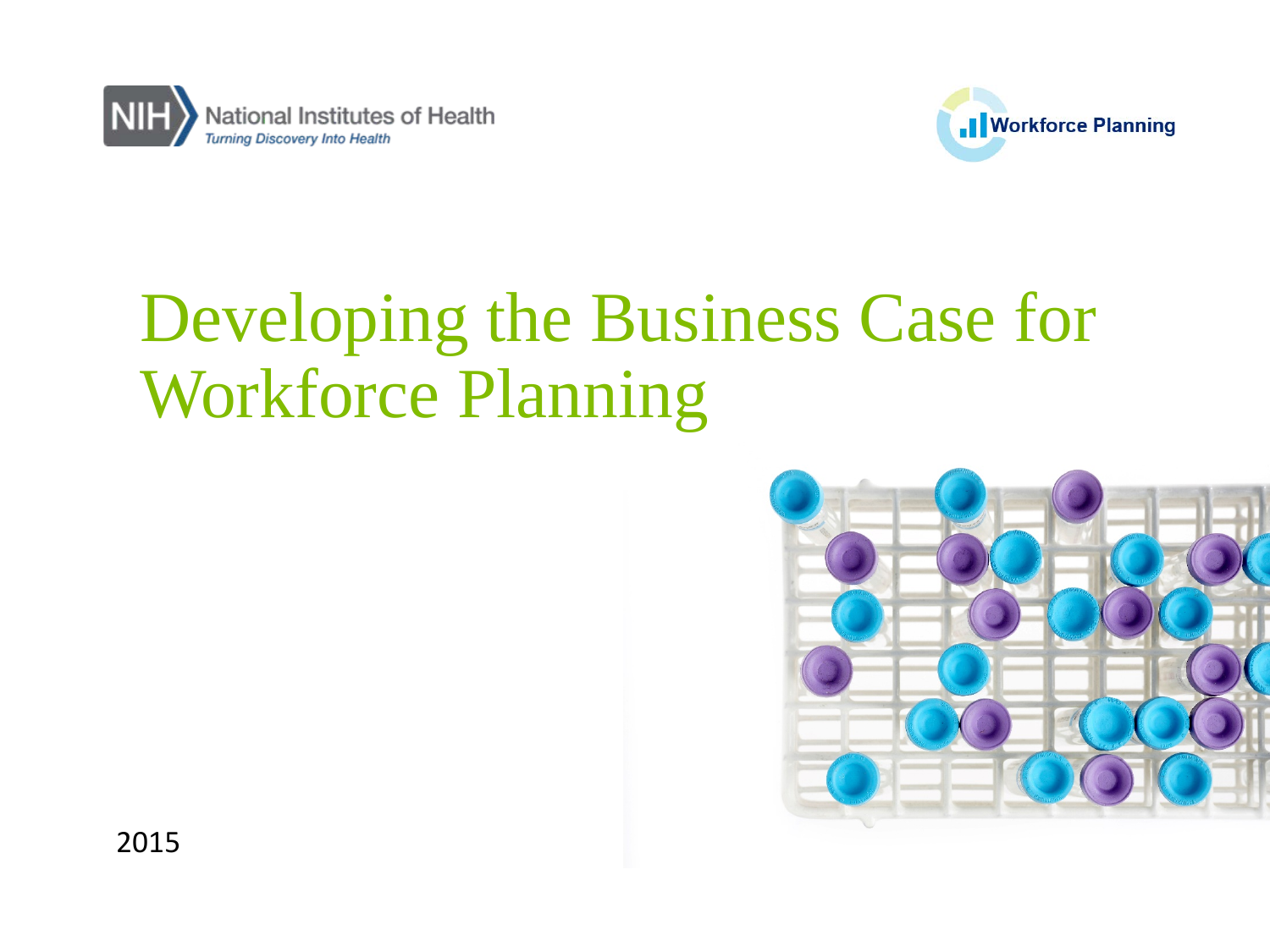# Table of Contents

| 3  | Introduction                    |
|----|---------------------------------|
| 4  | The Value of Workforce Planning |
| 5  | How to Use This Tool            |
| 6  | <b>Tool Summary</b>             |
| 7  | Establish the Need              |
| 8  | <b>Outline Recommendations</b>  |
| 9  | Costs & Benefits                |
| 10 | <b>Assumptions &amp; Risks</b>  |
| 11 | <b>Implementation Options</b>   |
| 12 | Conclusion                      |
| 13 | Create Your Own                 |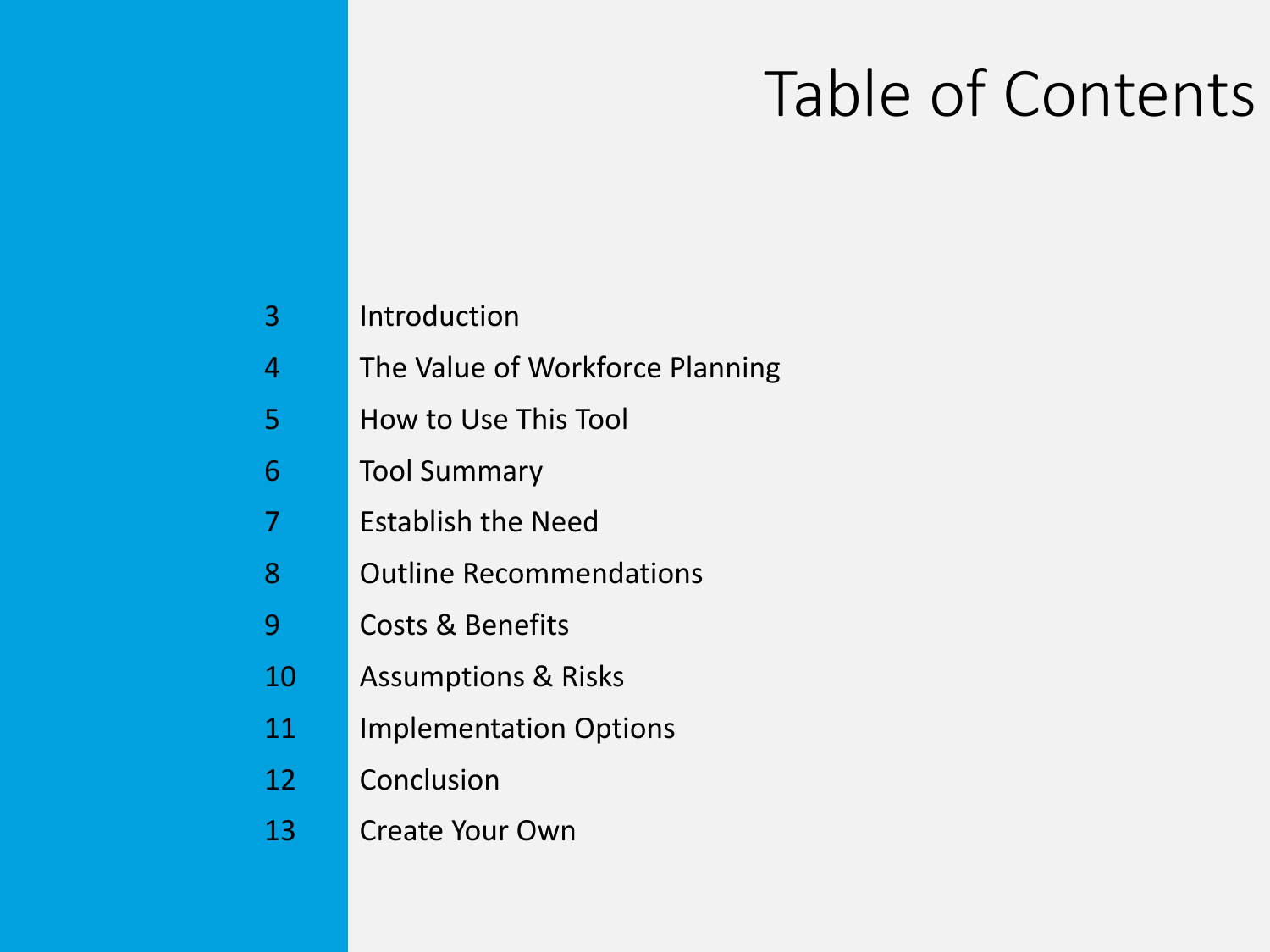

## Introduction

## Welcome to the NIH Workforce Planning Toolkit.

This toolkit was developed to help you jumpstart workforce planning activities in your organization. It is a collection of tools, procedures, points-of-contacts, and case studies that will help you implement successful workforce planning activities to achieve your desired outcomes.

#### How is Workforce Planning being conducted at NIH?

NIH Leadership desired a systematic process for ensuring the agency's human capital strategy addresses organizational goals by aligning the workforce to current and future requirements, determining where there is a misalignment, and developing strategies to address those challenges. The NIH Workforce Planning Working Group (WFP WG), with members from all across the Institutes and Centers (ICs), was established in March 2013 to begin to address these challenges. This toolkit is one of the products of their work.

#### What is Workforce Planning?

Workforce Planning is the process of analyzing, forecasting and planning workforce supply and demand, assessing gaps, and determining targeted talent management interventions to ensure that an organization has the right people – with the right skills in the right places at the right time – to fulfill its mandate and strategic objectives.

#### Why do Workforce Planning at NIH?

Workforce planning has a myriad of drivers both external and internal to NIH including:

Chief Human Capital Officers (CHCO) Act of 2002 – requires NIH to "…assess workforce characteristics and future needs based on agency mission and strategic plan…".

5 CFR, Part 250 (Personnel Management in Agencies), Subpart B (Strategic Human Capital Management), 203 (Agency Responsibilities) – requires NIH to "…document the current state of the workforce, project human resources needed to achieve program performance goals, identify shortfalls or gaps, and describe occupations most critical to agency performance…".

- Workforce planning can help solve many common organizational challenges such as:
	- Budget Cuts
	- Skill Gaps
	- Realignment
	- Change in mandate

National Institutes of Health **Turning Discovery Into Health**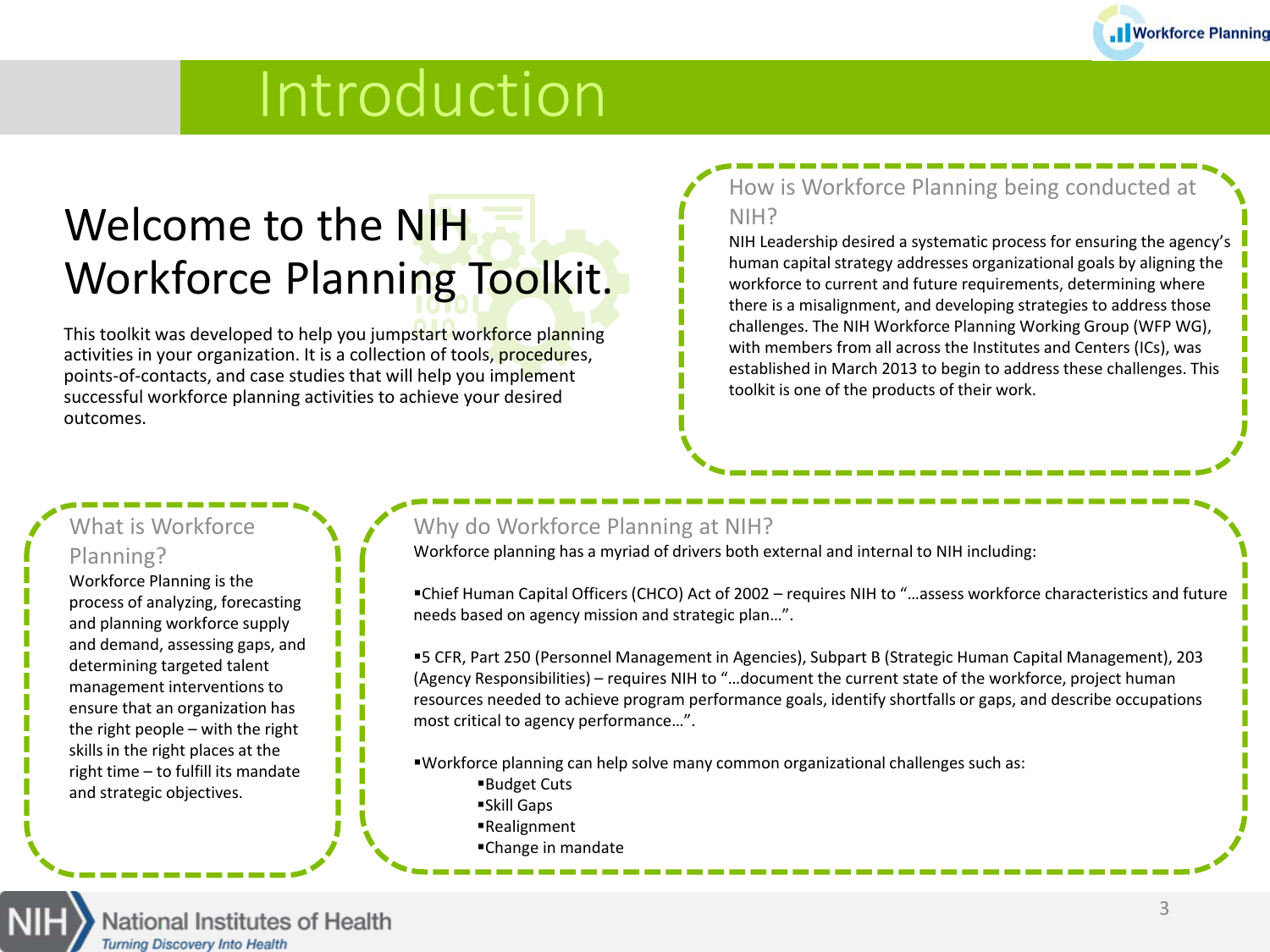# The Value of Workforce Planning

### **Common Triggers of Workforce Planning**

- Creation of new organizational unit or the merger of existing units
- Requests to justify personnel costs for budget/accounting purposes
- Abnormal levels of attrition or retirements (current or anticipated)
- Gaps with employee levels, competencies, or skills
- Changes to an existing organizational unit and/or processes within that unit
- Requests to assess organizational and/or employee performance
- Changes in business model requiring new skill sets or revised staffing levels

### Common Benefits of Workforce Planning

When properly implemented, workforce planning can:

- Identify staffing levels and competencies required to support both short- and long-term strategies and goals to minimize the chance of workforce misalignment
- Address gaps between the current and desired future workforce and defines these talent surpluses and shortages
- Align the workforce with business plans to appropriately target and prioritize skill requirements and transition strategies
- Support organizational change efforts and create a roadmap to achieve an ideal future workforce



It is important to engage business leaders as you develop your business case for workforce planning. The more tangible and relevant the benefits are to your specific organization, the stronger your business case will be. If you are having trouble thinking of benefits specific to your organization, think instead of what might happen if you do not take action.



.I Workforce Planning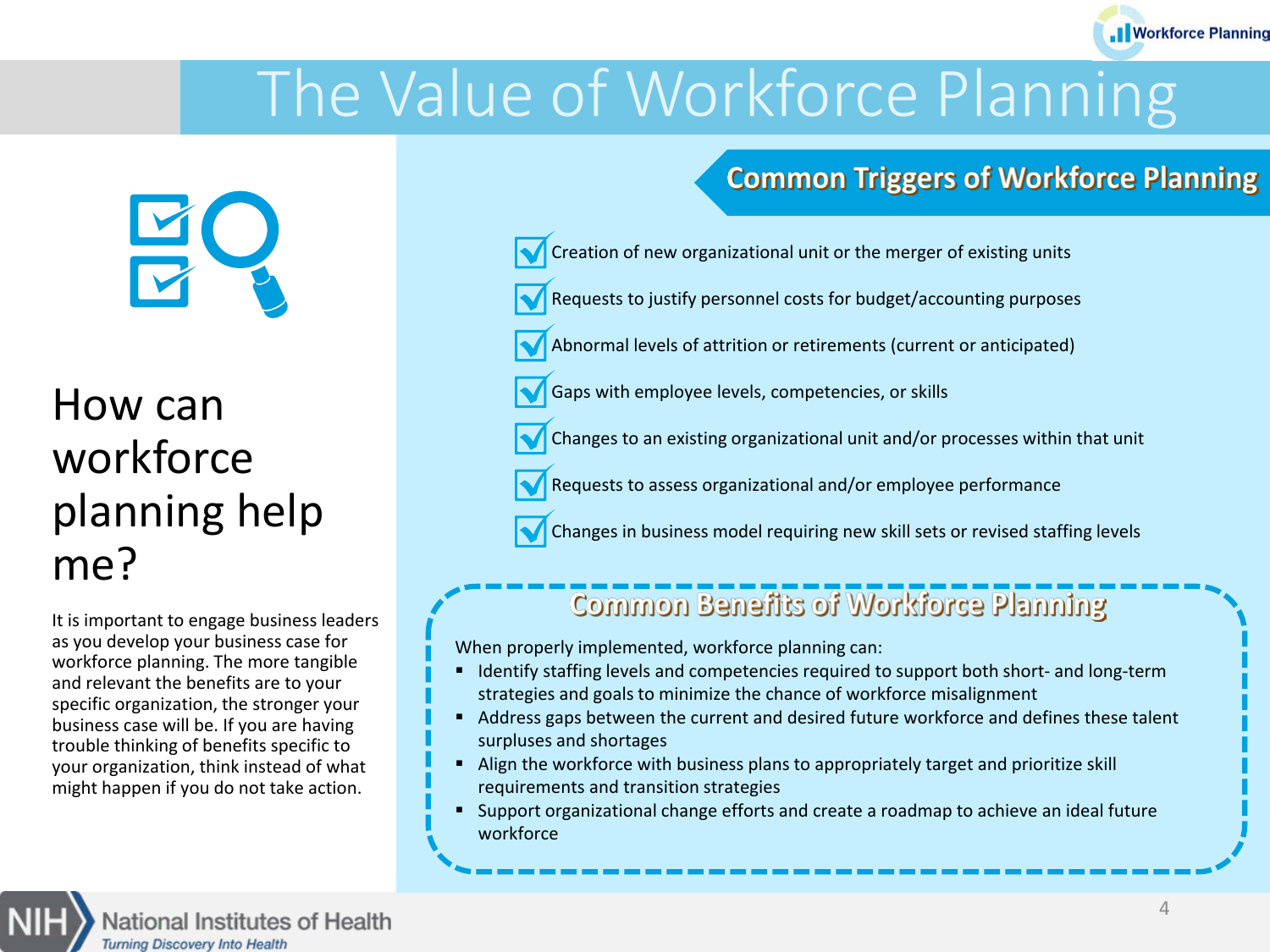

# How to Use This Tool



### The right tool for the right job.

This tool is just one component of a larger workforce planning toolkit with many tools, processes, and case studies to assist you as you implement workforce planning in your organization. You might also want to explore the following tools in the toolkit:

- How-To Guide: Conducting a Customer Needs Assessment
- Strategic Workforce Planning Status Assessment
- Strategic Workforce Plan Template

### How to Develop a Business Case for **Workforce Planning**

The objective of this tool is to help you create your own workforce planning business case. This guide will explain the different sections of a workforce planning business case and the attached business case template will help you organize your own. Once you have established the need for workforce planning, you can refer to other tools in the toolkit to implement your own workforce planning strategy.



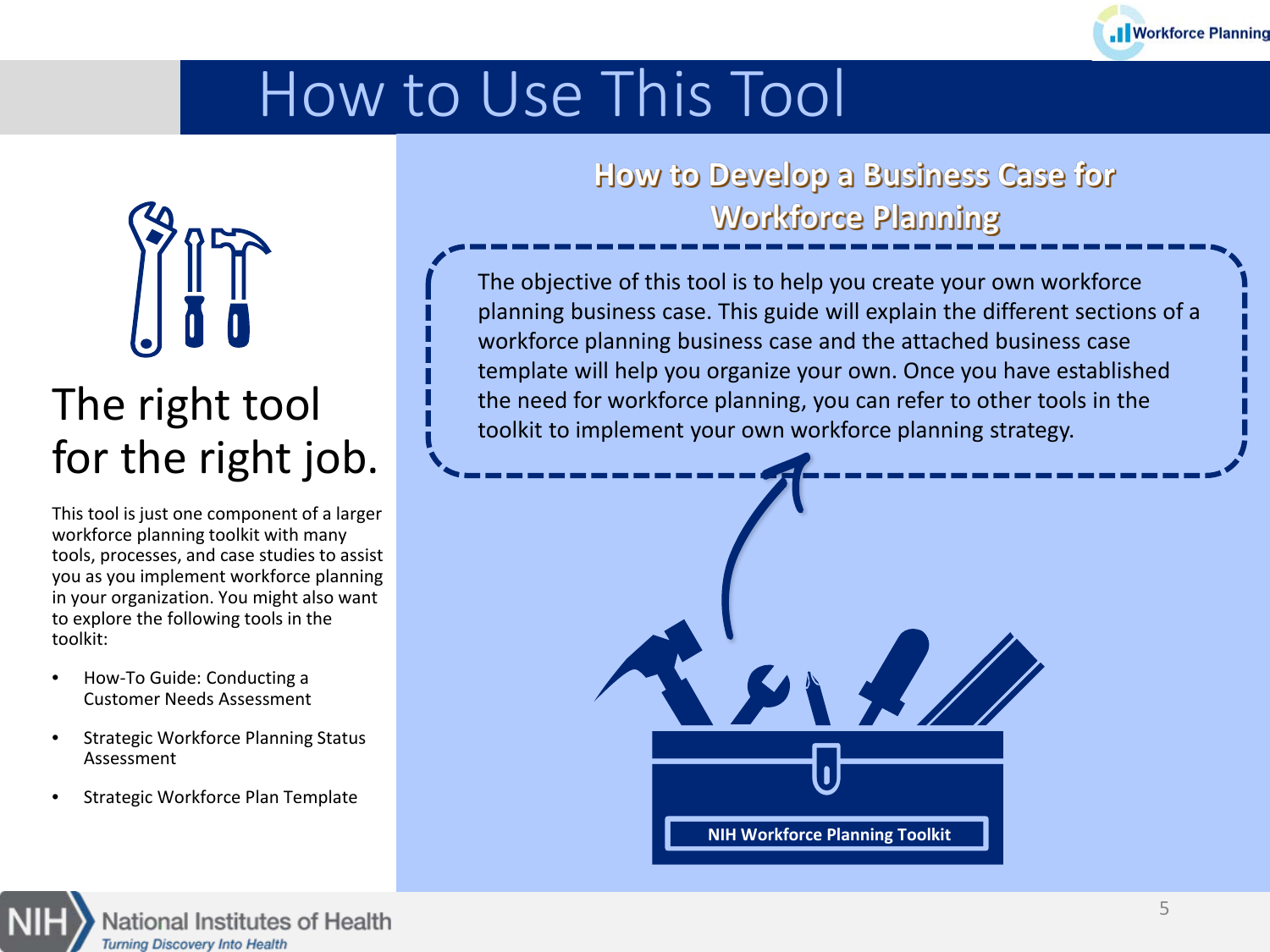

# Tool Summary



## Developing the business case for workforce planning.

A business case is an argument, usually in document form, developed to convince organizational decision makers to use resources to pursue a certain initiative. This tool lays out the key reasons why decision makers should take a proposed approach to solving workforce planning challenges. This tool also provides a high level template to help you develop your own business case for workforce planning.

## **Business Case Basics**



"Depending on your needs, a business case can either be **general and concise** with high level, *qualitative arguments* or **lengthy and indepth** with large amounts of *quantitative data and models*".

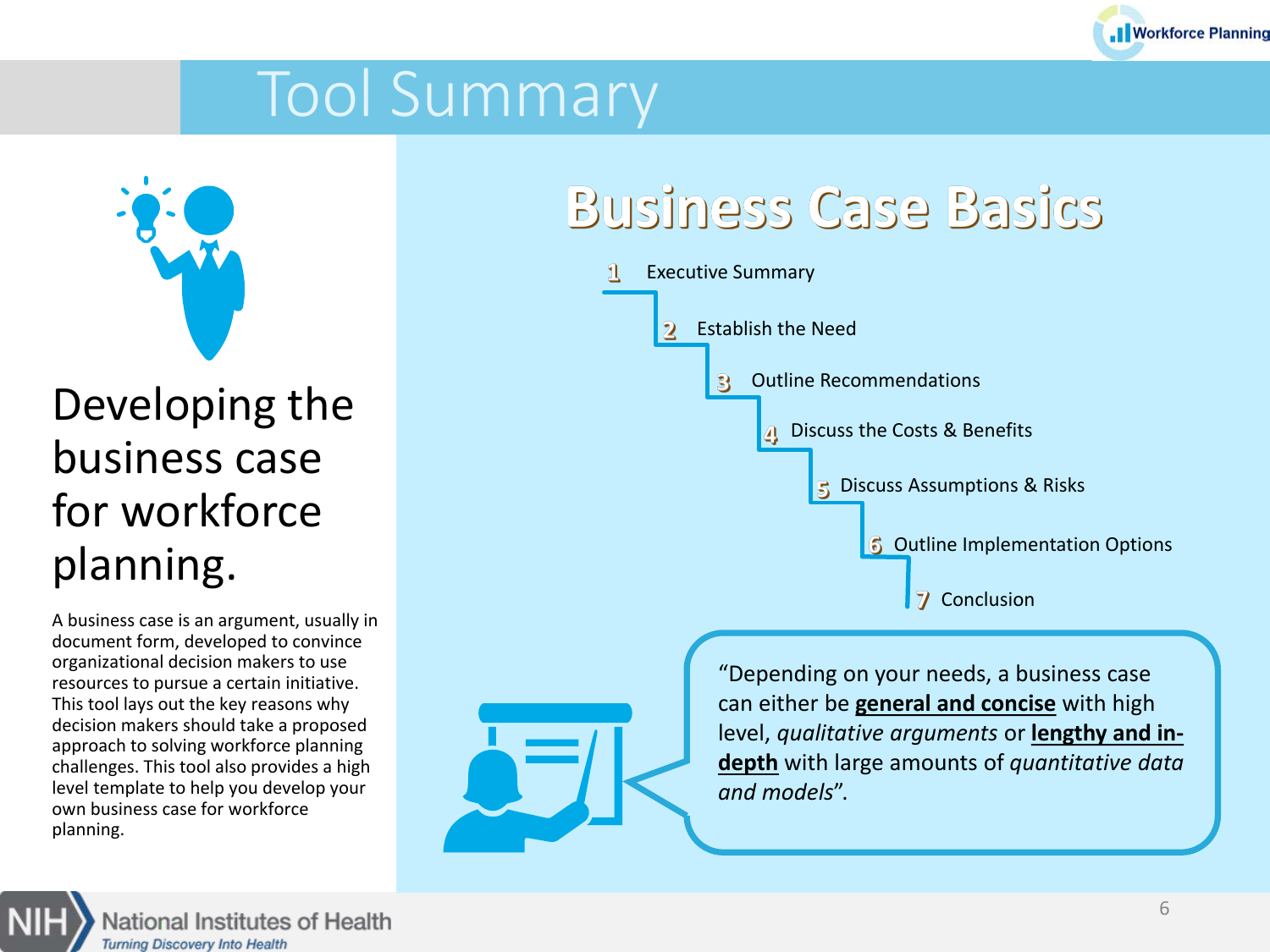

# Executive Summary

- Although the executive summary is at the beginning of the business case, it should be written after you've completed the other sections.
- Keep the summary short (1-2 pages) and highlight the main points.



1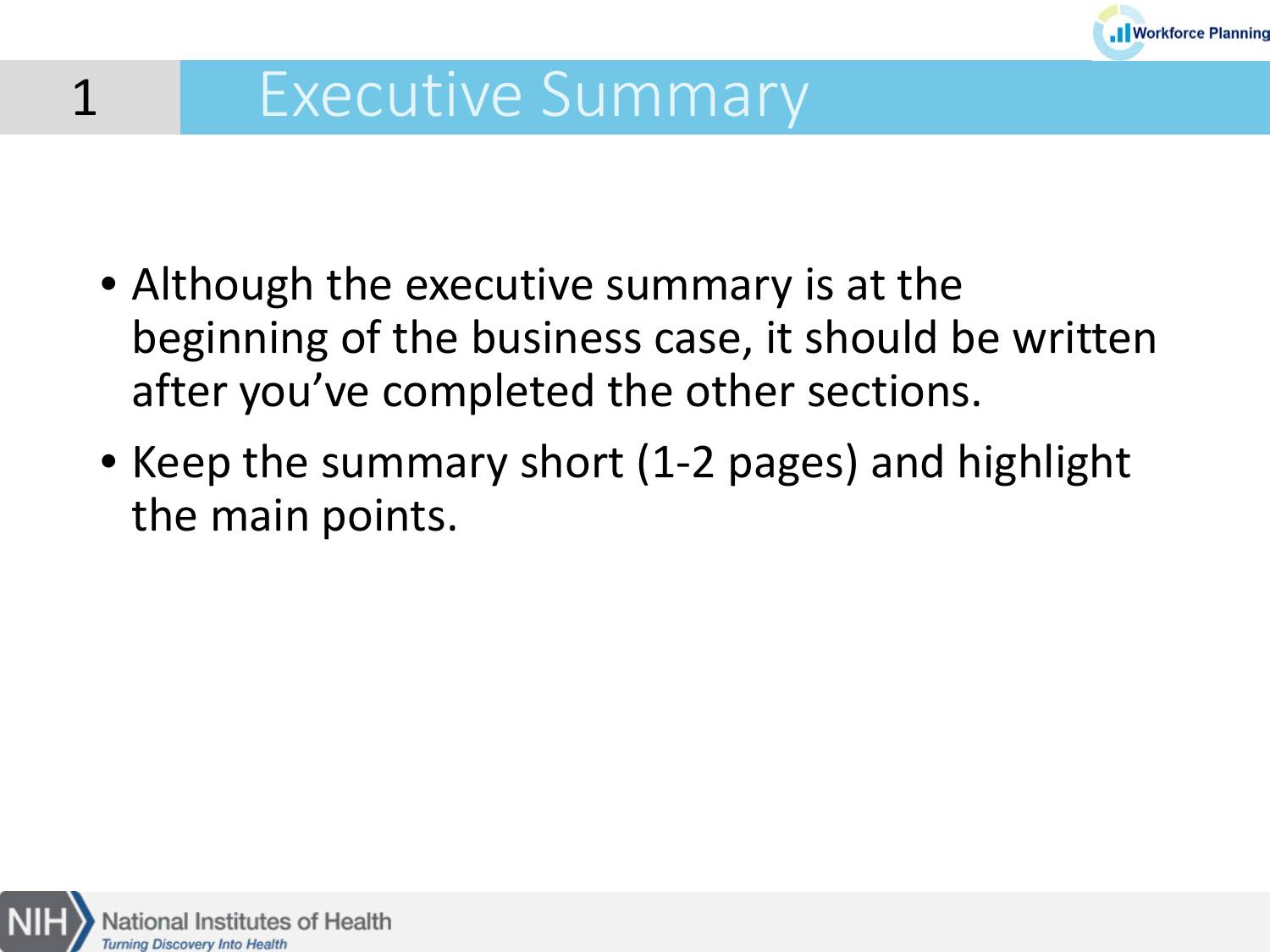

# Establish the Need



 $\mathcal{P}$ 

## What can workforce planning help resolve?

The first step to building a case is identifying an organizational challenge or issue that workforce planning can help resolve. Workforce challenges often arise due to a high level change in mission or shift in skills need.

Common challenges workforce planning can help resolve:

#### **Budget Cuts**

By strategically planning its workforce, an organization can ensure that it has access to the skills needed to meet current and future mission needs despite changes to budget.

#### **Skill Gaps**

By strategically planning its workforce, an organization will know where there is a skill need for its current and future state, allowing it to strategically plan talent distributions to meet mission needs of today and tomorrow.

#### **Realignment**

Often times an organization's skills needs will shift over time. By using workforce planning, an organization will know where it has existing skillsets and can internally streamline position transitions with relative ease.

#### **Change in Mandate**

A change in an agency's mandate can mean a change in the scope or needs of its work. Having an active workforce plan will position an agency to proactively reshape its existing and future workforce skills profile to meet new mission needs.

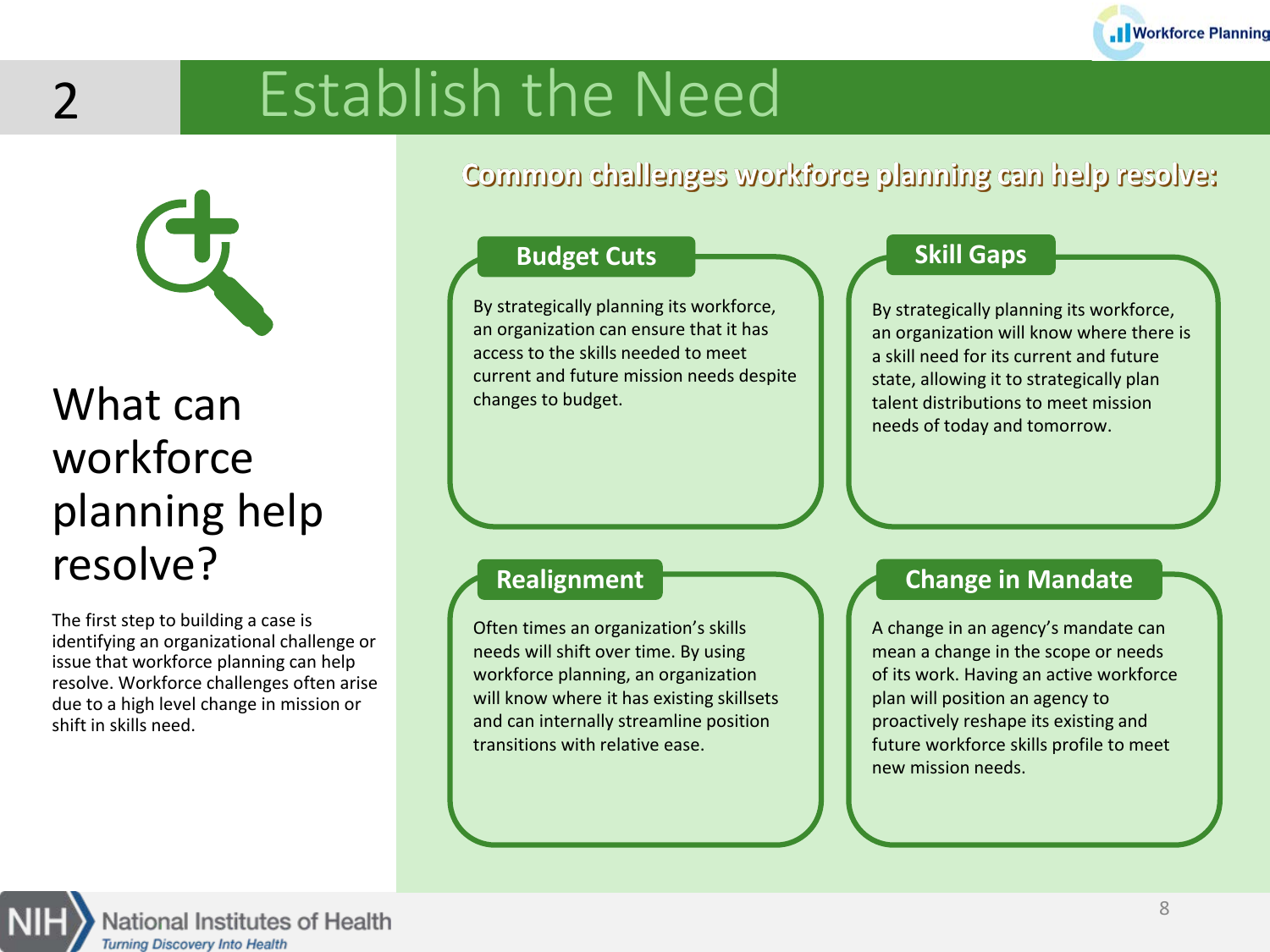

# Outline Recommendations



3

## How can workforce planning help resolve the issue identified?

The next step is to clearly layout your proposed workforce planning solution and clearly state how it will address the issue you identified earlier. Remember, workforce planning does not need to be sophisticated to add value to an organization.

## Questions your proposed solution should answer:



#### Why am I proposing the implementation of WFP? How will it address the identified issue?

Reflecting back on the organizational challenges you identified for this case, think about how the proposal will specifically address the issue. Make it very obvious to the reader!

#### What is the scope and vision of my proposal?

Discuss how the proposal is feasible given any constraints that may be facing you or the organization. Sometimes the best solutions are the simplest ones. Layout for the reader how the proposal's vision and scope is appropriate within the context of your organization.



#### What is my ideal vision and outcome from the proposed implementation?

In order to persuade organizational decision makers to implement the proposal, it is important that the benefits of the proposal are clearly articulated. Additionally, it is important to thoroughly consider and define the goals of the proposal so that the implementation process has clear direction. What are the ideal outcomes of your approach? Is there a clear direction? Does it add value to your organization?

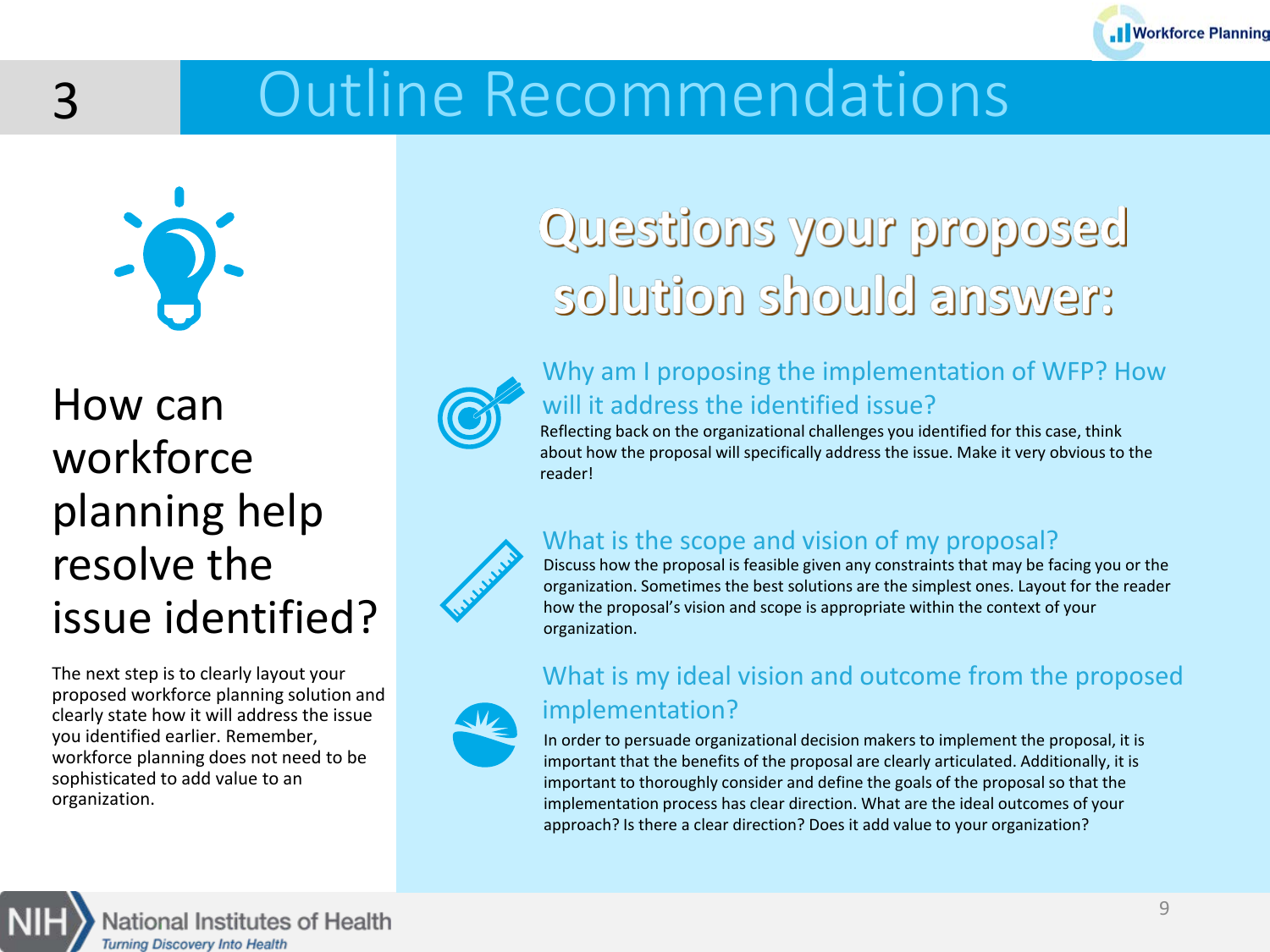# Discuss the Costs & Benefits

Tips for thinking about

costs & benefits:



<u> Д</u>

implement the proposed solution? What are the manpower costs (how many people would it take) and operational costs (if we do this, what falls off the plate)? What are the benefits to implementing the proposed solution (the benefits should outweigh the costs)? Beyond the intended benefits and outcomes think about any secondary benefits or longer-term benefits that might arise.

National Institutes of Health

**Turning Discovery Into Health** 

costs and benefits? Are there any potential costs to

*Examples: Examples:*

### Manpower

- How many people would it require to implement?
- Are those people identifiable and available?
- If not, is there a cost to finding them?

### Operational

- How would workload need to shift if this was implemented? What would not get done?
- What might happen if the proposal isn't implemented?

### *Types of Costs*

- What is the initial cost (current fiscal year)?
- Are there ongoing costs (maintenance)?
- What are the one time costs vs. recurring?

### Quantitative:

- **Headcount reduction:** Salaries, benefits, bonuses
- **Technology savings:** Hardware, software, maintenance, upgrades, licenses, vendors
- **General and Administrative savings:** Utilities, insurance, rent, supplies, communications
- **Other savings:** Rent, furniture, legal and consulting fees, printing, travel

### Qualitative:

• Service quality, flexibility, scalability, compliance, customer-centric service delivery, and the ability to be more "strategic"



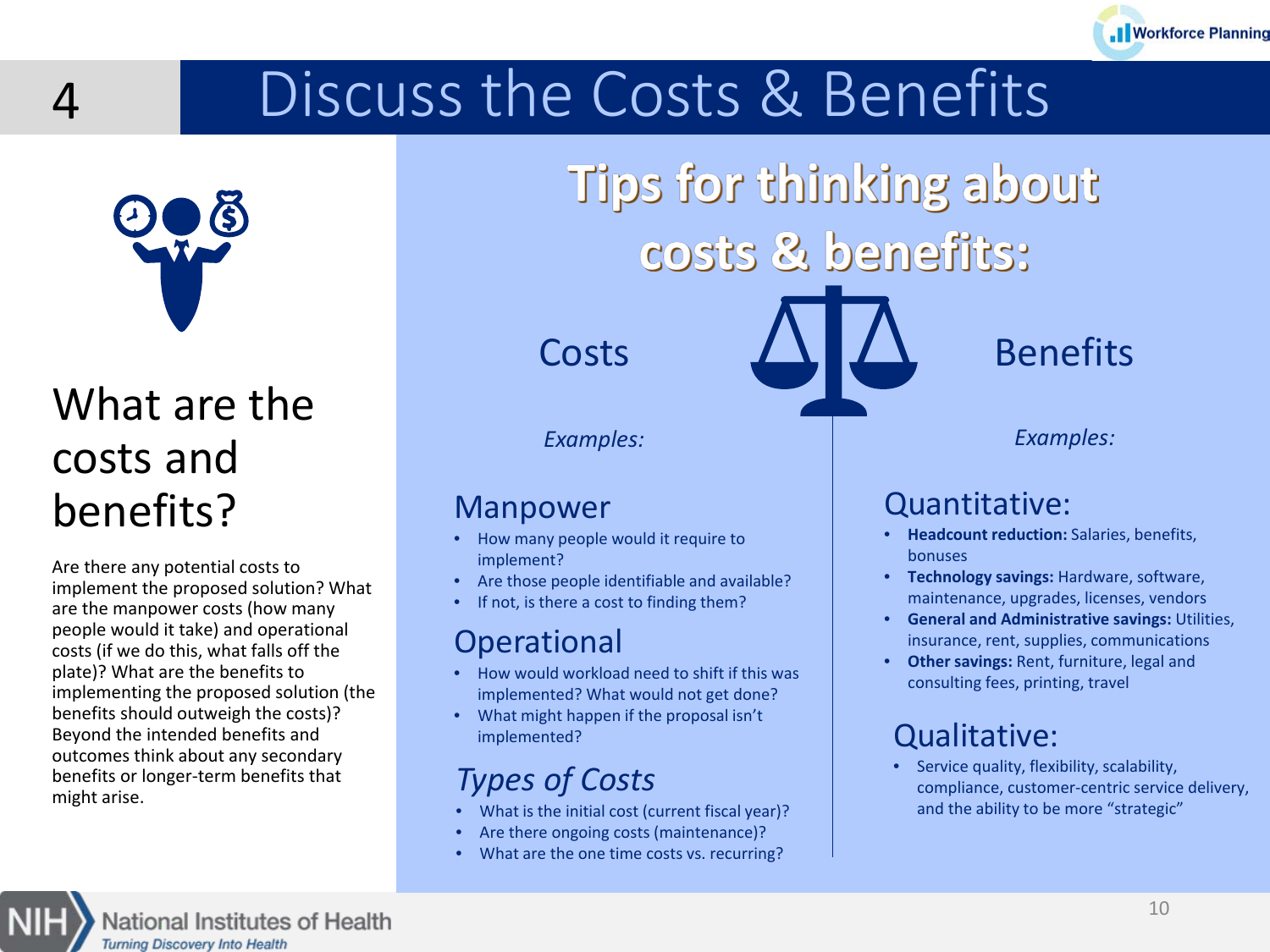

# Discuss Assumptions & Risks



5

## What are the assumptions and risks?

What are the assumptions on which the proposal is dependent (i.e. what factors are "assumed" to be true)? This could be anything from assumptions about staff that will be available, budget that will be available, technology that will integrate properly, etc. It is important to communicate these things to the reader to ensure they agree with those assumptions. Additionally, what risks should the reader be aware of that might impact the success of the proposal? How might these risks be mitigated or eliminated?

# Thinking about assumptions & risks...

### Assumptions

**"Factors that are assumed to be true"**

*Examples:*

- Available Staff
- Sufficient Budget
- Available workload capacity
- Staff with necessary skills

Provide a detailed listing of the assumptions you use in your cost/benefit determination and your overall proposal.

Risks **"Things that might impact success"**

*Examples:*

- Hostile business environment
- Stakeholder buy-in
- Organizational culture
- Data unavailability

Are the risks too significant to justify implementing the proposal? How can the risks be mitigated or eliminated?



National Institutes of Health **Turning Discovery Into Health**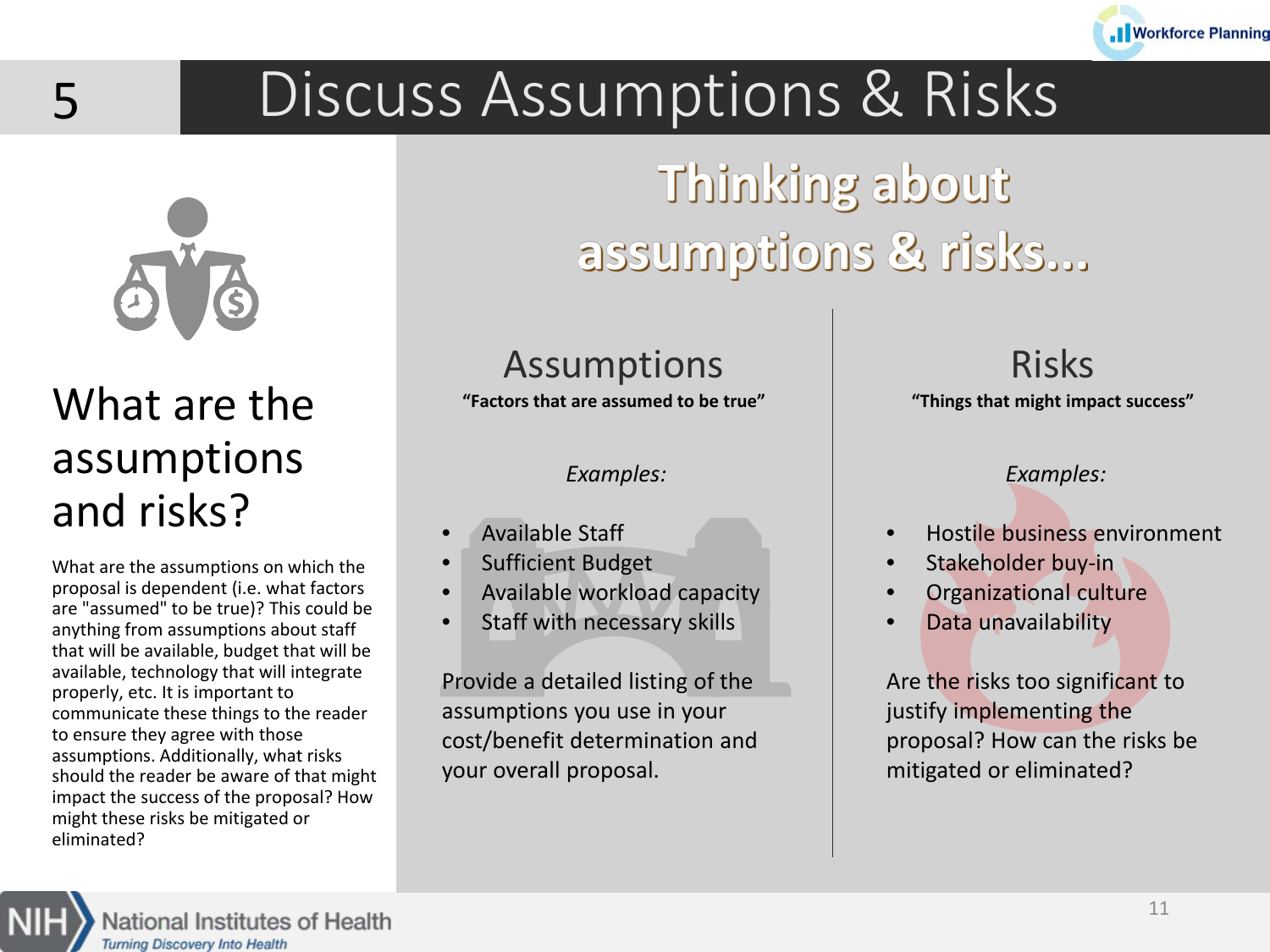# Outline Implementation Options

Outlining the

Implementation



*Examples: Examples:*

### "Big Bang"

• Implementation of proposal will be completed all at once

### Phased

• Implementation of proposal will be completed over an estimated set of years

### Approach Additional Items



Estimate of Resources Required

**.I** Workforce Planning

Project Tollgates



Post-project evaluation plan





the pro's and con's of each option. What is the recommended option and why?

implemented all at once to be effective? Can it be done in phases or in a piecemeal approach? Would that affect its

Does the proposal need to be

organizational impact?



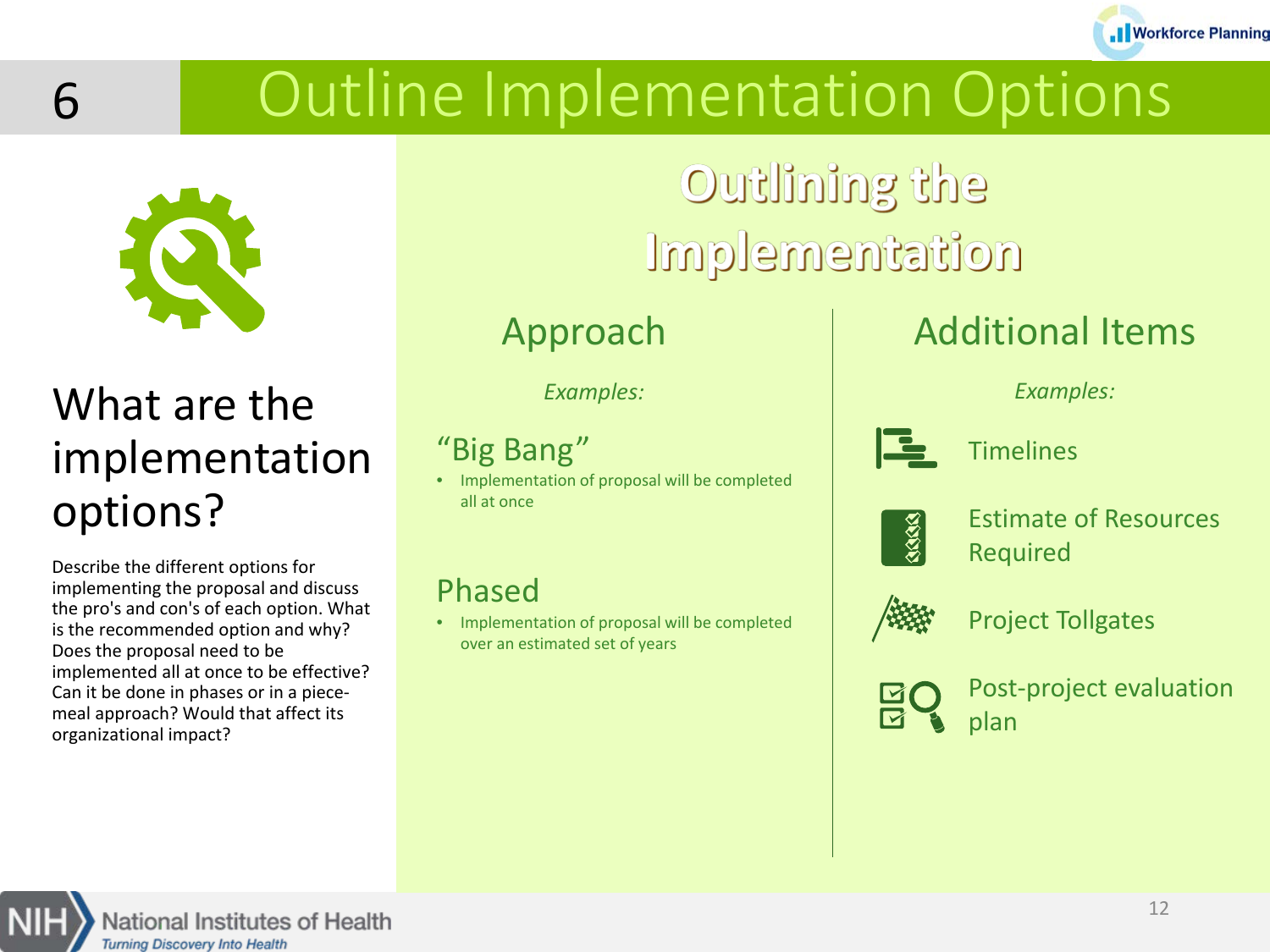

# Conclusion



7

## The conclusion.

The final step is to reiterate the benefits of your proposal, qualitative and quantitative, and link them to the reader's strategy and core concerns. You should also state the immediate next steps. Finally, remember to include the executive summary (easier to complete at the end).



### State the **benefits** to the stakeholder

What is being gained or prevented by implementing this proposal?

### Convince them to **care**

How does it address the stakeholder's core concerns and strategy?